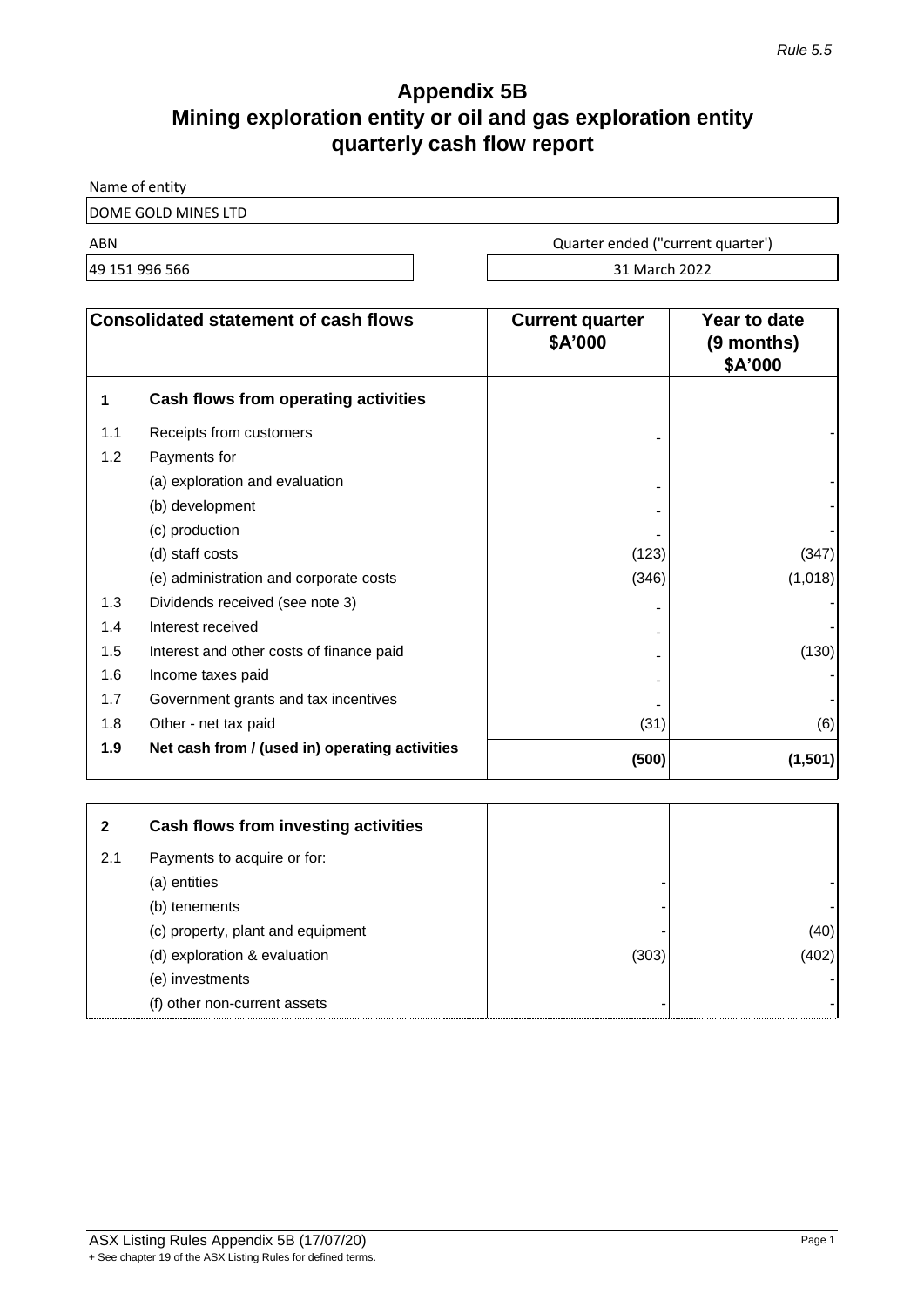**Appendix 5B Mining exploration entity or oil and gas exploration entity quarterly cash flow report**

| <b>Consolidated statement of cash flows</b> |                                                | <b>Current quarter</b><br>\$A'000 | Year to date<br>(9 months)<br>\$A'000 |
|---------------------------------------------|------------------------------------------------|-----------------------------------|---------------------------------------|
| 2.2                                         | Proceed from the disposal of                   |                                   |                                       |
|                                             | (a) entities                                   |                                   |                                       |
|                                             | (b) tenements                                  |                                   |                                       |
|                                             | (c) property, plant and equipment              |                                   |                                       |
|                                             | (d) investments                                |                                   |                                       |
|                                             | (e) other non-current assets                   |                                   |                                       |
| 2.3                                         | Cash flows from loans to other entities        |                                   |                                       |
| 2.4                                         | Dividends received (see note 3)                |                                   |                                       |
| 2.5                                         | Other - net cash paid on deposit               |                                   |                                       |
| 2.6                                         | Net cash from / (used in) investing activities | (303)                             | (442)                                 |

| 3.   | Cash flows from financing activities                                                       |       |       |
|------|--------------------------------------------------------------------------------------------|-------|-------|
| 3.1  | Proceeds from issues of equity securities<br>(excluding convertible debts securities)      |       | 6,141 |
| 3.2  | Proceeds from issue of convertible debt securities                                         |       |       |
| 3.3  | Proceeds from exercise of options                                                          |       |       |
| 3.4  | Transaction costs related to issues of equity<br>securities or convertible debt securities | (119) | (855) |
| 3.5  | Proceeds from borrowings                                                                   |       |       |
| 3.6  | Repayment of borrowings                                                                    |       | (781) |
| 3.7  | Transaction costs related to loans and borrowings                                          |       |       |
| 3.8  | Dividends paid                                                                             |       |       |
| 3.9  | Other - funds received on trust                                                            | 1,517 | 1,517 |
| 3.10 | Net cash from / (used in) financing activities                                             | 1,398 | 6,022 |

| 4.  | Net increase / (decrease) in cash and cash<br>equivalents for the period |       |         |
|-----|--------------------------------------------------------------------------|-------|---------|
| 4.1 | Cash and cash equivalents at beginning of period                         | 3,685 | 201     |
| 4.2 | Net cash from / (used in) operating activities (item                     |       |         |
|     | $1.9$ above)                                                             | (500) | (1,501) |
| 4.3 | Net cash from / (used in) investing activities (item                     |       |         |
|     | 2.6 above)                                                               | (303) | (442)   |
| 4.4 | Net cash from / (used in) financing activities (item                     |       |         |
|     | $3.10$ above)                                                            | 1,398 | 6,022   |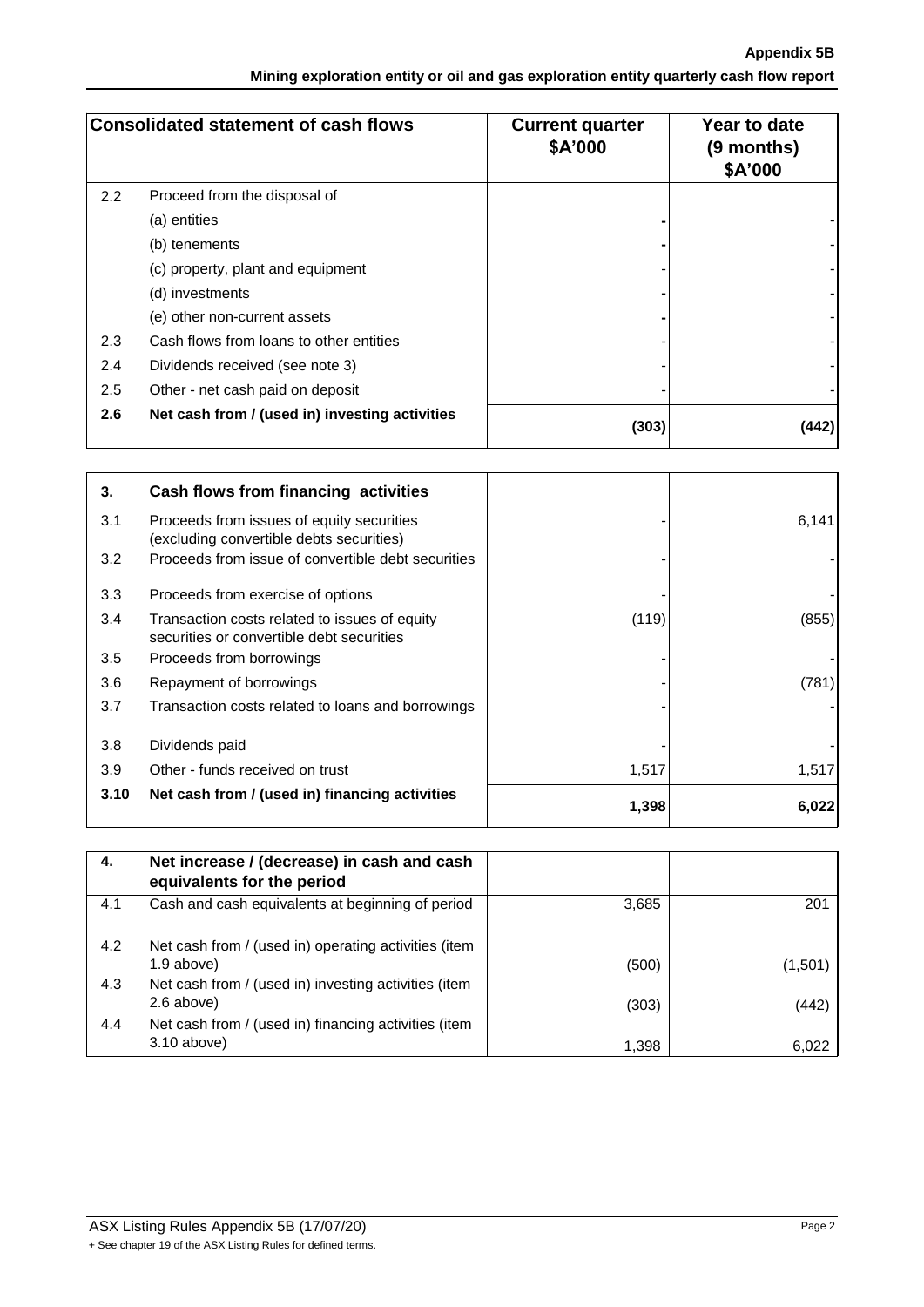## **Appendix 5B Mining exploration entity or oil and gas exploration entity quarterly cash flow report**

|     | Consolidated statement of cash flows                 | <b>Current quarter</b><br>\$A'000 | Year to date<br>(9 months)<br>\$A'000 |
|-----|------------------------------------------------------|-----------------------------------|---------------------------------------|
| 4.5 | Effect of movement in exchange rates on cash<br>held | (1)                               | 1)                                    |
|     |                                                      |                                   |                                       |
| 4.6 | Cash and cash equivalents at end of period           | 4,279                             | 4,279                                 |

| 5.  | Reconciliation of cash and cash equivalents<br>at the end of the quarter (as shown in the<br>consolidated statement of cash flows) to the related<br>items in the accounts | <b>Current quarter</b><br>\$A'000 | <b>Previous quarter</b><br>\$A'000 |
|-----|----------------------------------------------------------------------------------------------------------------------------------------------------------------------------|-----------------------------------|------------------------------------|
| 5.1 | <b>Bank balances</b>                                                                                                                                                       | 409                               | 765                                |
| 5.2 | Call deposits                                                                                                                                                              | 3,870                             | 2,920                              |
| 5.3 | <b>Bank overdrafts</b>                                                                                                                                                     |                                   |                                    |
| 5.4 | Other (provide details)                                                                                                                                                    |                                   |                                    |
| 5.5 | Cash and cash equivalents at end of quarter<br>(should equal item 4.6 above)                                                                                               | 4,279                             | 3,685                              |

| 6.                                                                                                                                                       | Payments to related parties of the entity and their associates                             | <b>Current quarter</b><br>\$A'000 |
|----------------------------------------------------------------------------------------------------------------------------------------------------------|--------------------------------------------------------------------------------------------|-----------------------------------|
| 6.1                                                                                                                                                      | Aggregate amount of payments to related parties and their associates included<br>in item 1 | 60                                |
| 6.2                                                                                                                                                      | Aggregate amount of payments to related parties and their associates included<br>in item 2 |                                   |
| Note: if any amounts are shown in items 6.1 or 6.2, your quarterly activity report must include a description of, and an explanation for, such payments. |                                                                                            |                                   |
|                                                                                                                                                          | Directors fees                                                                             |                                   |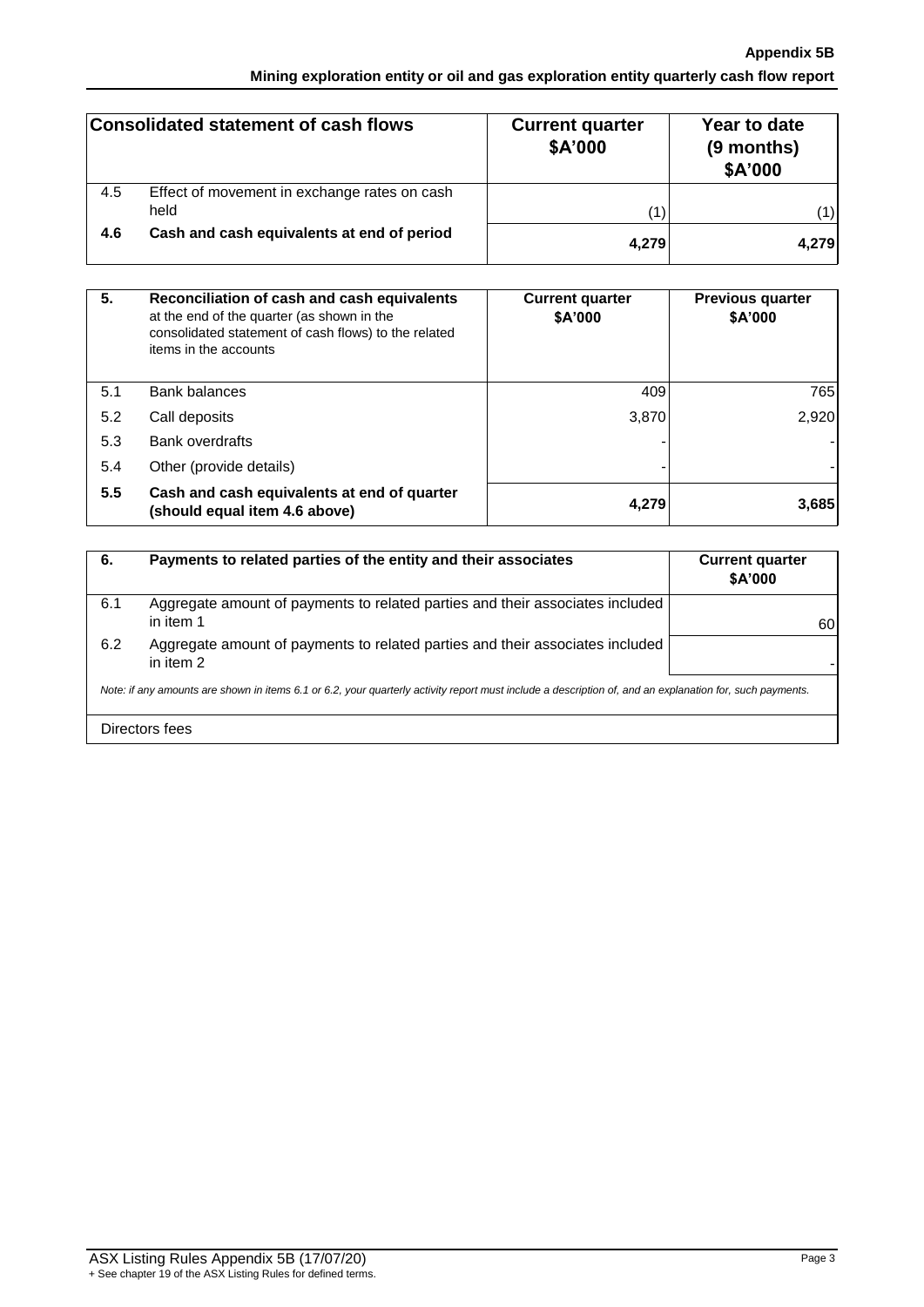### **Appendix 5B**

**Mining exploration entity or oil and gas exploration entity quarterly cash flow report**

| 7.  | <b>Financing facilities</b><br>Note: the term "facility' includes all forms of financing arrangements<br>available to the entity.<br>Add notes as necessary for an understanding of the sources of<br>finance available to the entity.                                                                                                                                                                                     | <b>Total facility amount at</b><br>quarter end<br>\$A'000 | Amount drawn at<br>quarter end<br>\$A'000 |  |
|-----|----------------------------------------------------------------------------------------------------------------------------------------------------------------------------------------------------------------------------------------------------------------------------------------------------------------------------------------------------------------------------------------------------------------------------|-----------------------------------------------------------|-------------------------------------------|--|
| 7.1 | Loan facilities                                                                                                                                                                                                                                                                                                                                                                                                            | 4,960                                                     |                                           |  |
| 7.2 | Credit standby arrangements                                                                                                                                                                                                                                                                                                                                                                                                |                                                           |                                           |  |
| 7.3 | Other (please specify)                                                                                                                                                                                                                                                                                                                                                                                                     |                                                           |                                           |  |
| 7.4 | <b>Total financing facilities</b>                                                                                                                                                                                                                                                                                                                                                                                          | 4,960                                                     |                                           |  |
| 7.5 | Unused financing facilities available at quarter end                                                                                                                                                                                                                                                                                                                                                                       |                                                           | 4,960                                     |  |
| 7.6 | Include in the box below a description of each facility above, including the lender, interest rate, maturity<br>date and whether it is secured or unsecured. If any additional financing facilities have been entered into<br>or are proposed to be entered into after quarter end, include a note providing details of those facilities as<br>well.                                                                       |                                                           |                                           |  |
|     | Lender: Repaust Mining Services Pty Ltd 5% unsecured loan \$500K loan facility, maturity date 31/12/2022<br>Lender: Blue Ridge Interactive Ltd 5% unsecured loan \$3.5m loan facility, maturity date 31/12/2022<br>Lender: Mr Garry Lowder 10% unsecured loan \$160k loan facility, maturity date 31/12/2022<br>Lender: Fleet Market Investments Pty Itd 10% unsecured loan \$800k loan facility, maturity date 31/12/2022 |                                                           |                                           |  |
| 8.  | Estimated cash available for future operating activities                                                                                                                                                                                                                                                                                                                                                                   |                                                           | \$A'000                                   |  |
| 8.1 | Net cash from / (used in) operating activities (item 1.9)                                                                                                                                                                                                                                                                                                                                                                  |                                                           | (500)                                     |  |
| 8.2 | (Payments for exploration & evaluation classified as investing activities) (item<br>2.1(d)                                                                                                                                                                                                                                                                                                                                 |                                                           | (303)                                     |  |
| 8.3 | Total relevant outgoings (item $8.1 +$ item $8.2$ )                                                                                                                                                                                                                                                                                                                                                                        |                                                           | (803)                                     |  |
| 8.4 | Cash and cash equivalents at quarter end (item 4.6)                                                                                                                                                                                                                                                                                                                                                                        |                                                           | 4,279                                     |  |
| 8.5 | Unused finance facilities available at quarter end (item 7.5)                                                                                                                                                                                                                                                                                                                                                              |                                                           | 4,960                                     |  |
| 8.6 | Total avilable funding (item $8.4 +$ item $8.5$ )                                                                                                                                                                                                                                                                                                                                                                          |                                                           | 9,239                                     |  |
| 8.7 | Estimated quarters of funding available (item 8.6 divided by item 8.3)<br>11                                                                                                                                                                                                                                                                                                                                               |                                                           |                                           |  |
|     | Note: if the entity has reported positive relevant outgoings (ie a net cash inflow) in item 8.3, answer item 8.7 as "N/A". Otherwise, a figure for the<br>estimated quarters of funding available must be included in item 8.7.                                                                                                                                                                                            |                                                           |                                           |  |
| 8.8 | If item 8.7 is less than 2 quarters, please provide answers to the following questions:                                                                                                                                                                                                                                                                                                                                    |                                                           |                                           |  |
|     | 8.8.1<br>Does the entity expect that it will continue to have the current level of net operating<br>cash flows for the time being and, if not, why not?                                                                                                                                                                                                                                                                    |                                                           |                                           |  |
|     | Answer:                                                                                                                                                                                                                                                                                                                                                                                                                    |                                                           |                                           |  |
|     | 8.8.2<br>Has the entity taken any steps, or does it propose to take any steps, to raise further<br>cash to fund its operations and, if so, what are those steps and how likely does it believe that<br>they will be successful?                                                                                                                                                                                            |                                                           |                                           |  |
|     | Answer:                                                                                                                                                                                                                                                                                                                                                                                                                    |                                                           |                                           |  |
|     | 8.8.3<br>Does the entity expect to be able to continue its operations and to meet its business<br>objectives and, if so, on what basis?                                                                                                                                                                                                                                                                                    |                                                           |                                           |  |
|     | Answer:                                                                                                                                                                                                                                                                                                                                                                                                                    |                                                           |                                           |  |
|     |                                                                                                                                                                                                                                                                                                                                                                                                                            |                                                           |                                           |  |